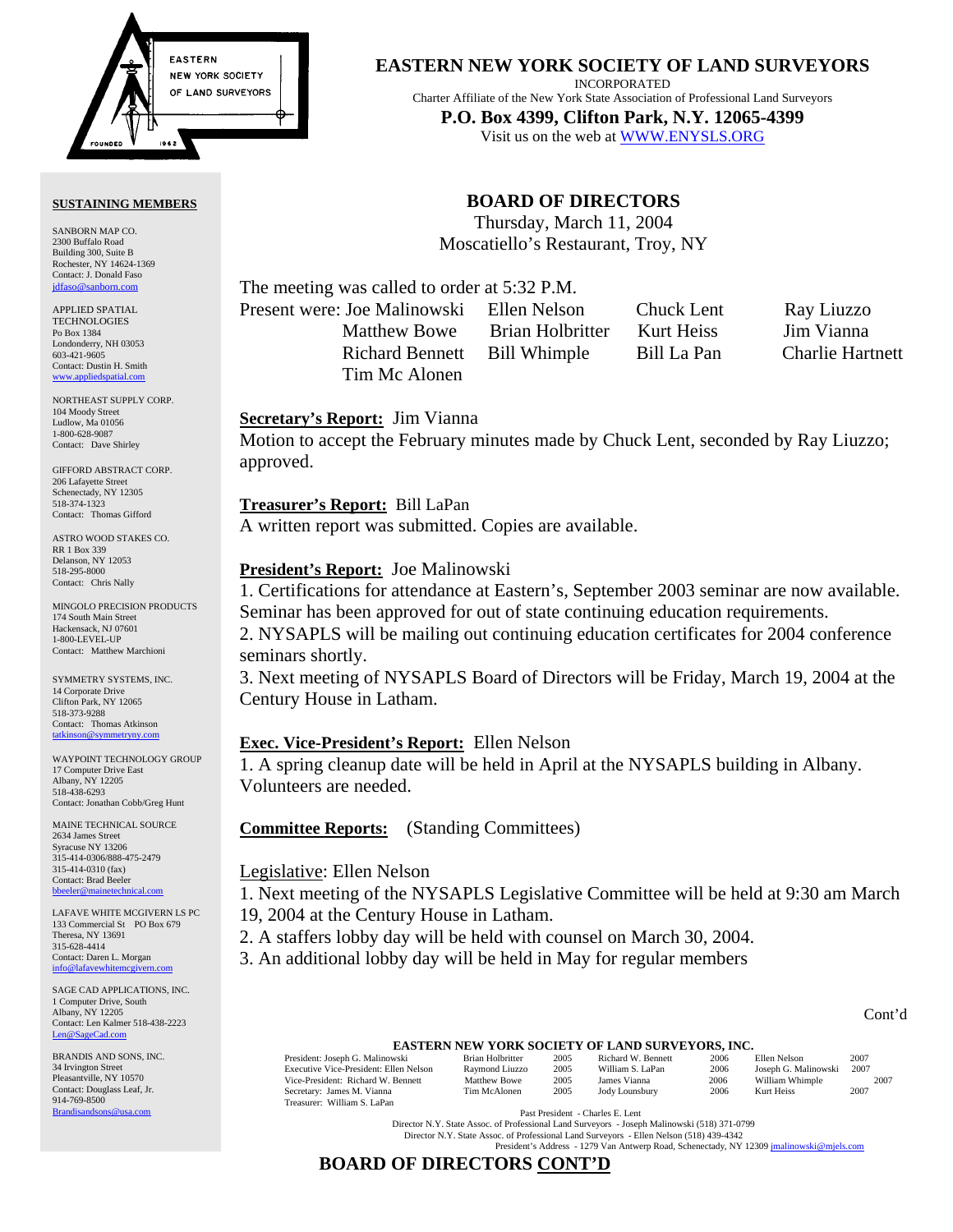#### **SUSTAINING MEMBERS**

SANBORN MAP CO. 2300 Buffalo Road Building 300, Suite B Rochester, NY 14624-1369 Contact: J. Donald Faso [jdfaso@sanborn.com](mailto:jdfaso@sanborn.com)

APPLIED SPATIAL **TECHNOLOGIES** Po Box 1384 Londonderry, NH 03053 603-421-9605 Contact: Dustin H. Smith <www.appliedspatial.com>

NORTHEAST SUPPLY CORP. 104 Moody Street Ludlow, Ma 01056 1-800-628-9087 Contact: Dave Shirley

GIFFORD ABSTRACT CORP. 206 Lafayette Street Schenectady, NY 12305 518-374-1323 Contact: Thomas Gifford

ASTRO WOOD STAKES CO. RR 1 Box 339 Delanson, NY 12053 518-295-8000 Contact: Chris Nally

MINGOLO PRECISION PRODUCTS 174 South Main Street Hackensack, NJ 07601 1-800-LEVEL-UP Contact: Matthew Marchioni

SYMMETRY SYSTEMS, INC. 14 Corporate Drive Clifton Park, NY 12065 518-373-9288 Contact: Thomas Atkinson [tatkinson@symmetryny.com](mailto:tatkinson@symmetryny.com)

WAYPOINT TECHNOLOGY GROUP 17 Computer Drive East Albany, NY 12205 518-438-6293 Contact: Jonathan Cobb/Greg Hunt

MAINE TECHNICAL SOURCE 2634 James Street Syracuse NY 13206 315-414-0306/888-475-2479 315-414-0310 (fax) Contact: Brad Beeler [bbeeler@mainetechnical.com](MAILTO:bbeeler@mainetechnical.com)

LAFAVE WHITE MCGIVERN LS PC 133 Commercial St PO Box 679 Theresa, NY 13691 315-628-4414 Contact: Daren L. Morgan [info@lafavewhitemcgivern.com](MAILTO:info@lafavewhitemcgivern.com)

SAGE CAD APPLICATIONS, INC. 1 Computer Drive, South Albany, NY 12205 Contact: Len Kalmer 518-438-2223 [Len@SageCad.com](MAILTO:Len@SageCad.com)

BRANDIS AND SONS, INC. 34 Irvington Street Pleasantville, NY 10570 Contact: Douglass Leaf, Jr. 914-769-8500 [Brandisandsons@usa.com](MAILTO:brandisandsons@usa.com)

#### Scholastic Development: Brian Holbritter

1. An electronic database of local high school contacts is being developed. This database will be used for a general mailing, detailing the Trigstar program.

2. Ten students participated in this years Paul Smith's Day. Students should be made aware of ENYSLS scholarship awards available.

#### Scholarship: Ellen Nelson/Brian Holbritter

1. The "Carpenter" scholarship guidelines have been researched. Scholarship is dedicated to a Paul Smith's student and is to be self-sustaining. Traditional amount awarded is \$1,000 and on occasion is higher.

### Continuing Education: Chuck Lent/Jody Lounsbury

1. Charlie Hartnett distributed a working copy of three proposals designed by NYSAPLS detailing what their financial relationship and duties will be in association with those of a local regional affiliation in regards to providing/hosting a continuing education seminar. 2. ENYSLS to provide to NYSAPLS past seminar financial details, in an effort to help NYSAPLS refine their pricing structure.

3. Next meeting of the NYSAPLS Education Committee will be March 19, 2004.

#### Program:

1. Discussion on holding a joint general membership meeting with Northern in May. 2. Discussion on having a speaker from the New York State Regional Response Team to provide a talk on how surveyors can be used to provide building monitoring services during potential collapse situations.

## Membership: Ellen Nelson

1. New sustaining member, Sage Cad Applications, Inc. (See side bar for contact info). 2. NYSAPLS regional total membership list passed around.

------------Temporary Committees-----------

Conference Committee: Ellen Nelson

1. There will be 16 hours of accredited seminars with five full tracts and one historical tract, spread out over two and one-half days.

2. Speakers have been chosen and class descriptions are being compiled.

3. Next meeting of the NYSAPLS Conference Committee will be on April 6, 2004.

4. Next meetings of ENYSLS Conference Committee will be held March 18 and April 15, at 6:00 PM at the offices of MJ Engineering and Land Surveying in Clifton Park. All members are encouraged to attend.

Cont'd

#### **EASTERN NEW YORK SOCIETY OF LAND SURVEYORS, INC.**

| President: Joseph G. Malinowski        | Brian Holbritter | 2005 | Richard W. Bennett | 2006 | Ellen Nelson         | 2007 |
|----------------------------------------|------------------|------|--------------------|------|----------------------|------|
| Executive Vice-President: Ellen Nelson | Raymond Liuzzo   | 2005 | William S. LaPan   | 2006 | Joseph G. Malinowski | 2007 |
| Vice-President: Richard W. Bennett     | Matthew Bowe     | 2005 | James Vianna       | 2006 | William Whimple      | 2007 |
| Secretary: James M. Vianna             | Tim McAlonen     | 2005 | Jody Lounsbury     | 2006 | Kurt Heiss           | 2007 |
| Treasurer: William S. LaPan            |                  |      |                    |      |                      |      |

Past President - Charles E. Lent

Director N.Y. State Assoc. of Professional Land Surveyors - Joseph Malinowski (518) 371-0799 Director N.Y. State Assoc. of Professional Land Surveyors - Ellen Nelson (518) 439-4342 President's Address - 1279 Van Antwerp Road, Schenectady, NY 12309 jmalinowski@mjels.